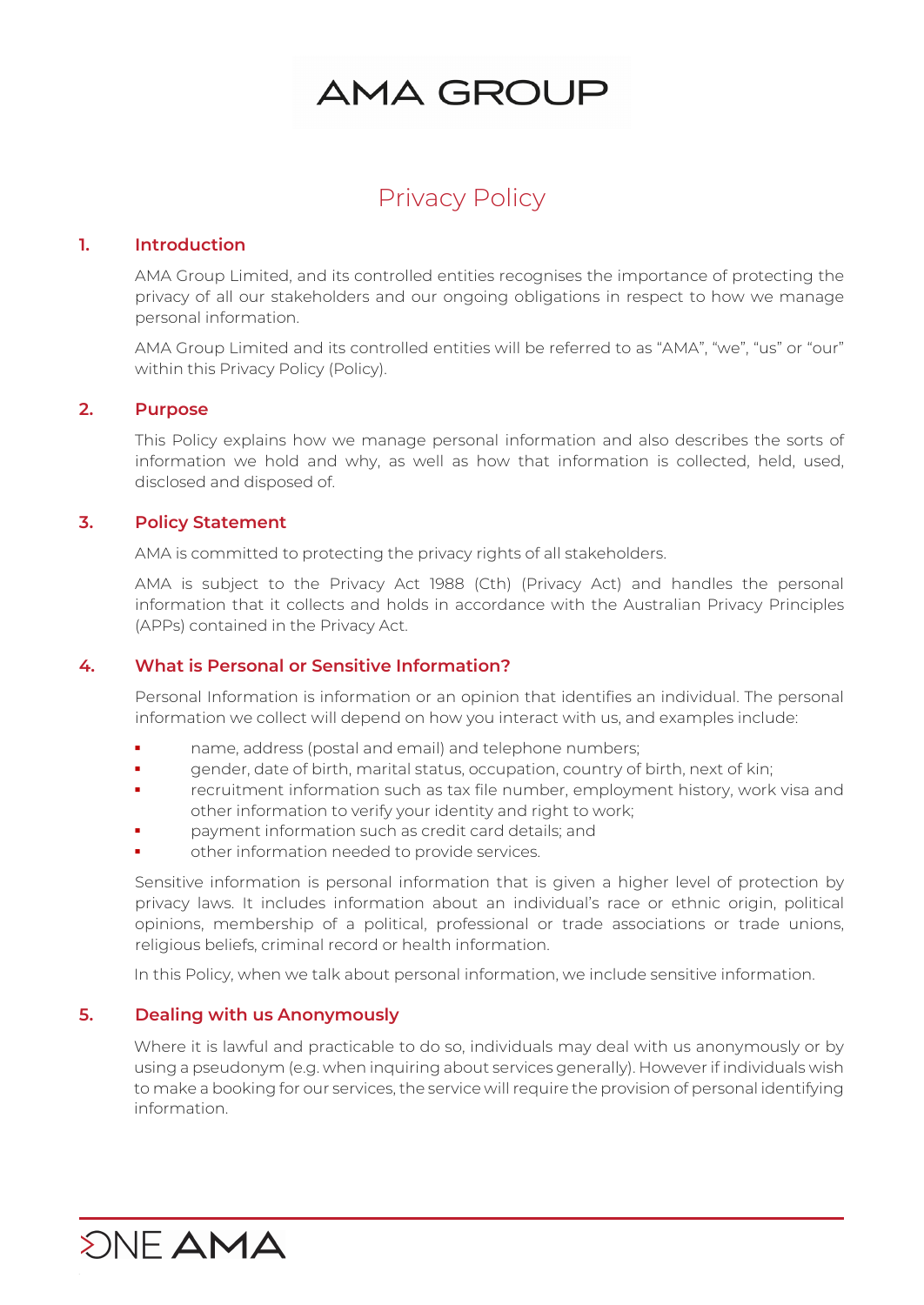#### **6. Our Website**

Visitors to our website do not disclose information unless they provide such information through an enquiry form. When individuals visit our website anonymously, non-personal information may be collected including but not limited to browser type, version and language, operating system, pages viewed while browsing the site, page access times and referring website address. This collected information is used solely internally for the purpose of gauging visitor traffic, trends and delivering personalised content to individuals while they are at this site.

## **7. Why do we Collect, Use and Disclose Personal Information?**

We collect your personal information for the primary purpose of:

- understanding your requirements and providing our services to you;
- **•** providing information to our clients and marketing;
- **identifying you and conducting appropriate checks;**
- recruitment, training and developing our employees;
- managing complaints and disputes, and reporting to dispute resolution bodies; or
- satisfying specific legal or regulatory obligations.

We may also use your personal information for secondary purposes closely related to the primary purpose, in circumstances where you would reasonably expect such use or disclosure, or for other purposes required or authorised by or under law, including purposes for which you have provided your express or implied consent.

If you do not provide personal information requested of you to AMA, we may be unable to provide you with the products and services you request of us.

If you provide your email address, telephone and/or mobile phone number, you also consent to AMA using your email address, telephone and/or mobile phone number to contact you (including by telephone call, SMS or email) for any of the above purposes.

#### **8. How do we Collect Personal Information**

Where reasonable and practicable to do so, we will collect your personal information only from you. However, in some circumstances we may be provided with information by third parties. In such cases, we will protect it as set out in this Privacy Policy.

#### **9. COVID-19 Vaccination**

If you are employed in a role that requires you to be fully vaccinated against COVID-19 by a relevant Public Health Order, you must provide evidence of you vaccination records to your Manager or HR representative (as appropriate). You may be required to provide an "online immunisation history statement" or a "COVID-19 digital certificate from the Australian Immunisation register". The information you provide will be stored in accordance with the relevant Public Health Order.

#### **10. Overseas Disclosure**

**AMA GROUF** 

We will send your personal information overseas and collect personal information from overseas, including when:

- you have asked us to do so or we have your consent;
- we are authorised or required by law or a court/tribunal to do so;
- we have outsourced a business activity or function to an overseas service provider; or

**SUPPLY** 

GROUP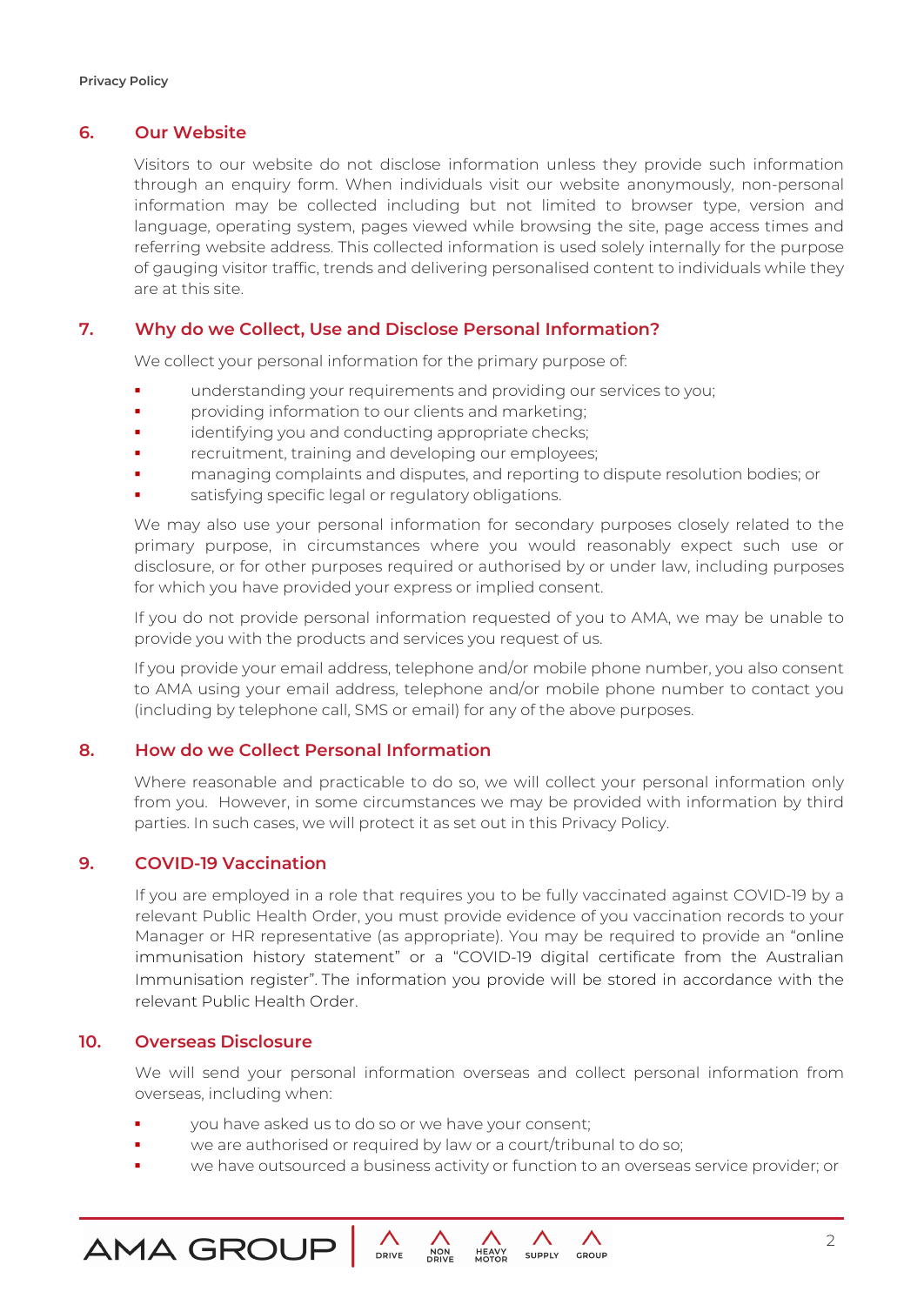**•** we undertake certain electronic transactions.

In addition, our websites may be hosted by servers outside Australia and we may also use technical support services that are based off shore. This means that technically speaking, individuals' personal information may travel electronically from Australia to another country and back to Australia. When sending information offshore, we ensure all providers we engage can and will observe the requirements of the APPs.

## **11. Storing of Personal Information**

We may store personal information in different ways, including in paper and electronic form. The security of personal and information is important to us and we take all reasonable steps to protect it from misuse or loss and from unauthorised access, modification or disclosure. We ensure compliance with the Notifiable Data Breaches Scheme established under the Privacy Act.

Some of the ways we do this include:

- requiring our staff and contractors to maintain confidentiality and observe privacy laws to ensure compliance with the APPs;
- implementing document storage security;
- imposing security measures for access to computer systems; and
- only allowing access to personal information where the individual seeking access to their own information has satisfied identification requirements.

Personal information is retained for the period of time determined by law and is disposed in a secure manner.

#### **12. Maintaining the Quality of Your Personal Information**

We take all reasonable steps to ensure that the personal information we collect, use and disclose is accurate, complete and up to date. However, the accuracy of that information depends largely on the quality of the information provided to us.

We therefore suggest that individuals:

- let us know if there are any errors in personal information; and
- keep us up to date with changes to personal information (e.g. their name and address).

Individuals may do this by mail or email (see Contact Us below).

#### **13. Accessing Personal Information**

Individuals have a right to access their personal information and can contact us to request access. In order to protect your personal information we may require identification from you before releasing the requested information.

We will disclose individual's personal information to an individual's authorised representatives only where written authority has been provided or where evidence has been provided that nominated individuals can act on an individual's behalf. We cannot provide an authorised representative with access to an individual's personal information unless they can demonstrate that they have the individual's consent or have legal authority to do so.

**SUPPLY** 

GROUP